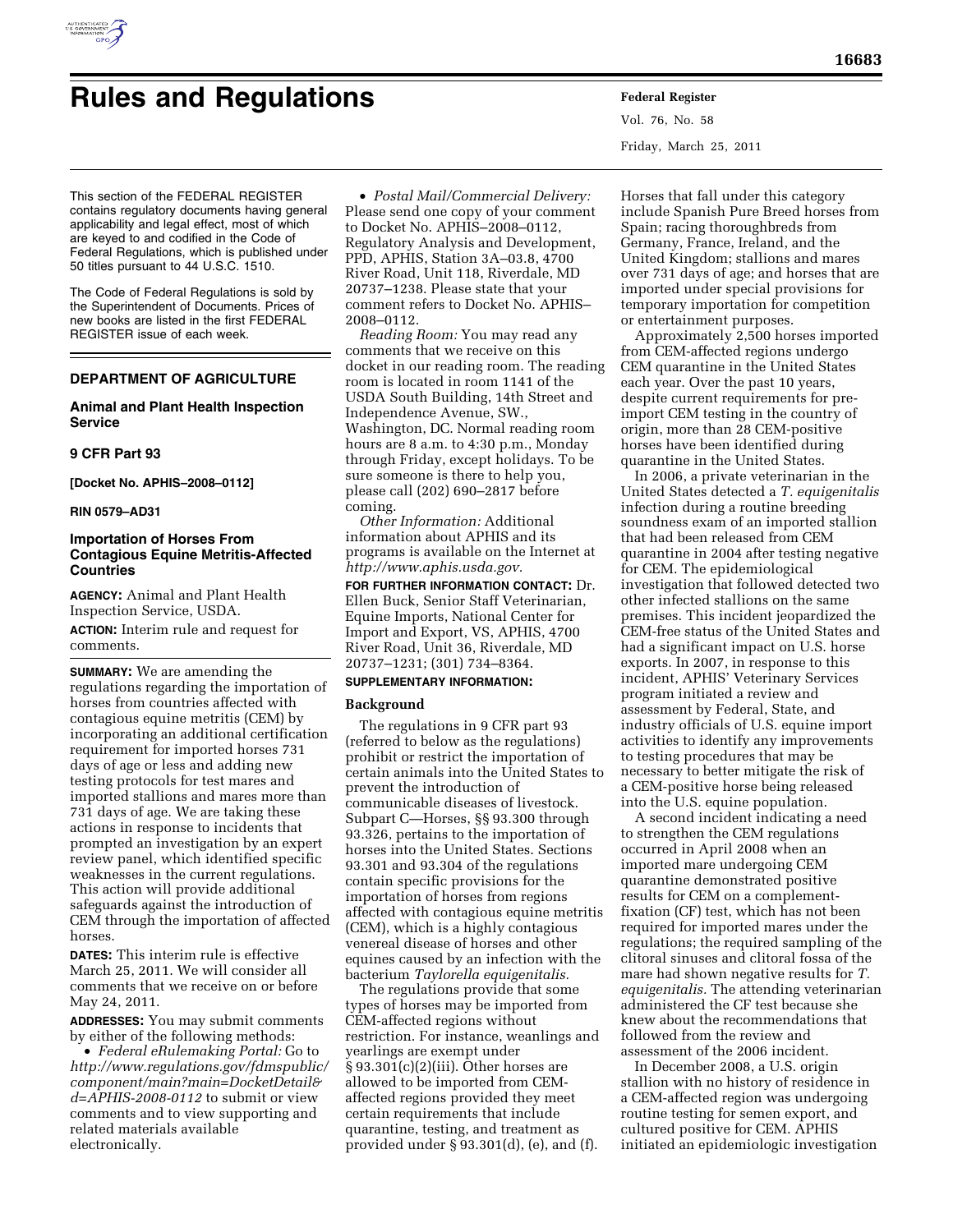to identify other potentially infected horses. Ultimately 23 stallions and 5 mares were identified as infected. An additional 250 stallions and 718 mares were identified as exposed to positive horses. All infected or exposed horses required culturing and treatment at their owners' expense. The suspected source of the outbreak was a stallion imported from Denmark in late 2000 whose CEM infection was not detected on import testing. Because of the outbreak, some countries no longer recognized the United States as CEM-free and consequently placed restrictions on U.S. equine exports. The 2006 and 2008 incidents indicate that the regulations that have been in place are inadequate to identify all imported horses infected with *T. equigenitalis.* 

Given the incidents noted above, we have determined that the following regulatory changes are necessary and need to be implemented immediately in order to prevent the potential introduction and spread of CEM in the United States.

#### *Exemption for Weanlings and Yearlings*

The regulations in  $\S 93.301(c)(2)(iii)$ have exempted weanlings or yearlings (defined as not more than 731 days of age) from CEM quarantine requirements when their age is certified on the import health certificate required under § 93.314(a). The regulations have provided for this exemption because horses less than 2 years old have generally been considered too young to breed and therefore pose only a minimal risk of entering the United States with a venereal disease such as CEM. However, this assumption is now in question because APHIS has identified imported mares 731 days or less of age that were pregnant and therefore at risk of CEM infection.

While retaining the current certification-of-age requirement, we are limiting the exemption from CEMrelated restrictions to weanlings and yearlings that have never been bred, and we are requiring that their breeding status be certified on the import health certificate required under § 93.314(a). This change to the regulations provides an additional safeguard against the spread of CEM to the U.S. horse population.

#### *Imported Stallions*

Because stallions do not show clinical signs of CEM after becoming exposed to the bacterium *T. equigenitalis,* diagnosis of CEM cannot be based on clinical signs alone. Furthermore, culture tests do not always detect *T. equigenitalis.*  The stallion can look normal and test negative for *T. equigenitalis,* but still

infect the mare to which it is bred naturally or by artificial insemination. Therefore, the regulations under § 93.301(e) provide that stallions over 731 days of age from CEM-affected regions are to be bred to two test mares.

Specifically, the regulations in paragraph (e)(3)(i) have stated that upon arrival at a CEM facility in an approved State, a set of specimens must be taken from a stallion's prepuce, urethral sinus, and fossa glandis, and that after negative culture results have been obtained, the stallion must be test bred to two test mares. After being test bred, a stallion that cultured negative prior to being test bred has not been required to undergo another culture to test for *T. equigenitalis* unless a test mare tested positive for CEM, in which case the stallion would be treated for CEM and the testing process begun again.

We are amending paragraph (e)(3)(i) of § 93.301 to require a fourth specimen to be taken from the stallion's distal urethra and to increase the number of required sets of specimens (a set consists of one culture swab from each location) from imported stallions from one set to three sets at each of the four sites, all taken within a 12-day period with a minimum of 72 hours between each set. At least two of the three sets of specimens must be collected from the stallion, with negative results, before the stallion is bred to two test mares. If the test mares test negative for CEM after breeding, and if all of the stallion's culture specimens test negative for CEM, then the stallion will be released from quarantine.

These changes to the regulations will increase the likelihood of detecting *T. equigenitalis* in imported stallions, thereby reducing the risk that imported stallions will be released from quarantine with undiagnosed CEM infections.

#### *Test Mares*

Test mares are mares used to test stallions for CEM. To qualify to become a test mare, each mare must test negative for CEM as provided under § 93.301(e)(4). The regulations in  $§ 93.301(e)(3)(i)(B)$  have required that the mucosal surfaces of the clitoral sinuses and clitoral fossa of a test mare must be cultured for *T. equigenitalis* on the third, sixth, and ninth days after breeding with an imported stallion in CEM quarantine. To increase the likelihood of detecting CEM in test mares, we are amending the regulations to require that either the distal cervix or endometrium be cultured for CEM in addition to the clitoral sinuses and clitoral fossa. We are also extending the allowable timeframe in (e)(4)(ii) to

complete all three culture sets from the current 7-day period to a 12-day period, with specimens collected anytime between the third and the fourteenth day after breeding, with a minimum of 72 hours between each set. The additional time allowed to collect all culture samplings was added at the request of the veterinarians, because the 7-day timeframe did not allow any flexibility in scheduling, since samples generally could not be shipped or processed on weekends. Extending the timeframe from 7 days to 12 days to account for the laboratory's hours of operations will help decrease testing delays caused by unusable samples.

Furthermore, the regulations in paragraph (e)(3)(i)(B) have required the blood sample for the required CF test to be drawn from the test mare on the fifteenth day after breeding. We are amending the paragraph to require that a test mare's blood be drawn for a CF test on the twenty-first day after breeding. This amendment aligns our requirements with the World Organization for Animal Health's (OIE) Manual of Diagnostic Tests,<sup>1</sup> which recommends screening mares between 21 and 45 days after breeding.

#### *Imported Mares*

Once an imported mare has arrived at a CEM quarantine facility in an approved State, the regulations in § 93.301(e)(5)(i) have required specimens to be collected from the mucosal surfaces of the clitoral sinuses and clitoral fossa on days 1, 4, and 7 during a 7-day period with all culture sets received by an approved laboratory within 48 hours of collection. To increase the likelihood of detecting CEM in these imported mares, we are adding a requirement, as we are doing for test mares, to collect specimens from either the distal cervix or the endometrium in nonpregnant mares in addition to the specimens taken from the mucosal surfaces of the clitoral sinuses and clitoral fossa. To help avoid test delays and unusable samples due to facility and laboratory hours of operations, we are extending the timeframe to complete sampling from the current 7-day period to a 12-day period with no less than 72 hours between each set.

In addition, we are now requiring that an imported mare be given a CF test upon arrival at a State's CEM quarantine facility. CF testing will allow identification of antibodies from any recent exposure to CEM and provide

<sup>1</sup>To view the OIE *Terrestrial Animal Health Code,* go to *[http://www.oie.int/eng/normes/mcode/](http://www.oie.int/eng/normes/mcode/en_sommaire.htm)  en*\_*[sommaire.htm.](http://www.oie.int/eng/normes/mcode/en_sommaire.htm)*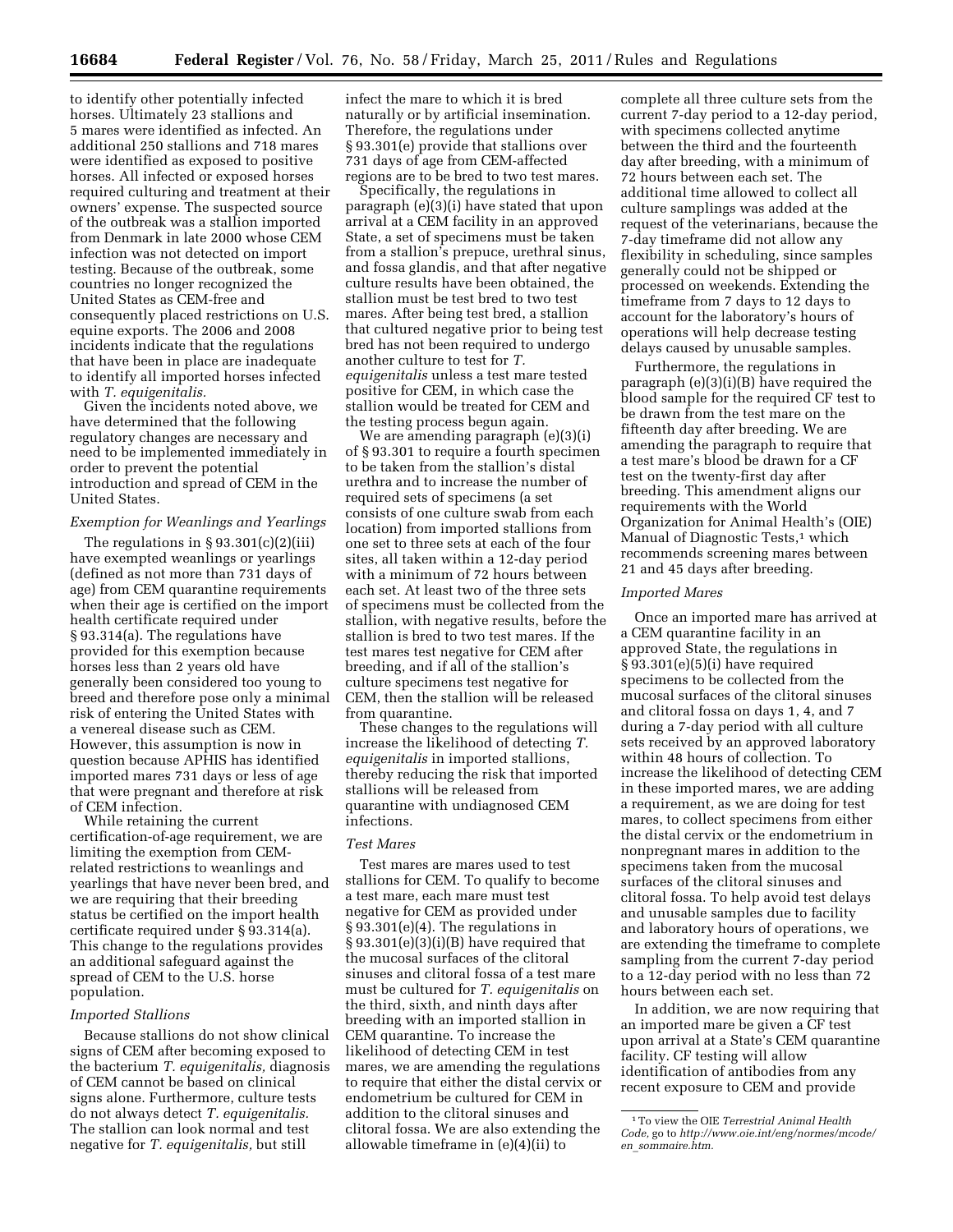supplementary information concerning the mare's CEM status.

# *Spanish Pure Breed Horses and Thoroughbred Horses; Horses Temporarily Imported for Competition or Entertainment Purposes*

To reflect the changes discussed above, we are amending paragraph  $(d)(1)(ii)(D)$  in § 93.301 to require that Spanish Pure Breed horses from Spain and thoroughbred horses over 731 days of age from France, Germany, Ireland, and the United Kingdom, test negative for CEM based on the culturing of three sets of specimens. For female horses, the specimens must be collected from the mucosal surfaces of the clitoral fossa, distal cervix or endometrium, and the clitoral sinuses; for any male horses, the specimens must be collected from the surfaces of the prepuce, the urethral sinus, the distal urethra, and the fossa glandis, including the diverticulum of the fossa glandis. For both female and male horses, the sets of specimens must be collected on three separate occasions within a 12-day period with no less than 72 hours between each set, and the last of these sets of specimens must be collected within 30 days prior to the exportation of the horses to the United States. All specimens must be collected by a licensed veterinarian who either is, or is acting in the presence of, the veterinarian signing the required health certificate.

We are making similar changes to paragraph (f)(3) in § 93.301, which contains special provisions for temporary importation of horses for competition or entertainment purposes. Specifically, we will require that such horses be accompanied by a health certificate that certifies that cultures negative for CEM were obtained from three sets of specimens. For female horses, the specimens must be collected from the mucosal surfaces of the clitoral fossa and clitoral sinuses, with one set of specimens including a specimen from the surfaces of the distal cervix or endometrium; for male horses, the specimens must be collected from the surfaces of the prepuce, the urethral sinus, the distal urethra, and the fossa glandis, including the diverticulum of the fossa glandis. For both female and male horses, the sets of specimens must be collected on three separate occasions within a 12-day period with no less than 72 hours between each set, and the last of these sets of specimens must be collected within 30 days prior to the exportation of horses to the United States. All specimens must be collected by a licensed veterinarian who either is, or is acting in the presence of, the veterinarian signing the certificate.

These changes, which represent an increase in the number of specimens that must be collected, are consistent with the changes we are making for other mares and stallions being imported from CEM-affected regions to the United States and will provide additional safeguards against the spread of CEM to the U.S. horse population.

#### **Emergency Action**

This rulemaking is necessary on an emergency basis to prevent the introduction and spread of CEM into the equine population of the United States. Under these circumstances, the Administrator has determined that prior notice and opportunity for public comment are contrary to the public interest and that there is good cause under 5 U.S.C. 553 for making this rule effective less than 30 days after publication in the **Federal Register**.

We will consider comments we receive during the comment period for this interim rule (*see* **DATES** above). After the comment period closes, we will publish another document in the **Federal Register.** The document will include a discussion of any comments we receive and any amendments we are making to the rule.

#### **Executive Order 12866 and Regulatory Flexibility Act**

This interim rule has been determined to be not significant for the purposes of Executive Order 12866 and, therefore, has not been reviewed by the Office of Management and Budget.

We have prepared an initial regulatory flexibility analysis for this action. The analysis identifies U.S. importers of mares and stallions from CEM countries as the small entities most likely to be affected by this action and considers the costs associated with complying with new requirements. Based on the information presented in the analysis, we expect that U.S. importers will experience a slight increase in quarantine and treatment costs as a result of this action. The overall impact of the additional costs for the horse industry is not expected to be significant, given the relatively small number of horses imported from CEM countries.

We invite comment on our initial regulatory flexibility analysis, which is posted with this interim rule on the Regulations.gov Web site (*see*  **ADDRESSES** above for instructions for accessing Regulations.gov) and may be obtained from the person listed under **FOR FURTHER INFORMATION CONTACT.** 

#### **Executive Order 12988**

This rule has been reviewed under Executive Order 12988, Civil Justice Reform. This rule: (1) Preempts all State and local laws and regulations that are in conflict with this rule; (2) has no retroactive effect; and (3) does not require administrative proceedings before parties may file suit in court challenging this rule.

#### **Paperwork Reduction Act**

This interim rule contains no information collection or recordkeeping requirements under the Paperwork Reduction Act of 1995 (44 U.S.C. 3501 *et seq.*).

#### **List of Subjects in 9 CFR Part 93**

Animal diseases, Imports, Livestock, Poultry and poultry products, Quarantine, Reporting and recordkeeping requirements.

Accordingly, we are amending 9 CFR part 93 as follows:

# **PART 93—IMPORTATION OF CERTAIN ANIMALS, BIRDS, FISH, AND POULTRY, AND CERTAIN ANIMAL, BIRD, AND POULTRY PROUDUCTS; REQUIREMENTS FOR MEANS OF CONVEYANCE AND SHIPPING CONTAINERS**

■ 1. The authority citation for part 93 continues to read as follows:

**Authority:** 7 U.S.C. 1622 and 8301–8317; 21 U.S.C. 136 and 136a; 31 U.S.C. 9701; 7 CFR 2.22, 2.80, and 371.4.

■ 2. Section 93.301 is amended as follows:

- a. By revising paragraph (c)(2)(iii);
- $\blacksquare$  b. By revising paragraph  $(d)(1)(ii)(D);$

■ c. In paragraph (e)(1)(iii), by adding the words "distal urethra," after the words "urethral sinus," in the second sentence;

■ d. By revising paragraphs (e)(3)(i) introductory text,  $(e)(3)(i)(B)$ ,  $(e)(4)(ii)$ , and  $(e)(5)(i)$ ; and

 $\blacksquare$  e. By revising paragraphs (f)(3). The revisions read as follows:

#### **§ 93.301 General prohibitions; exceptions.**

- \* \* \* \* \*
	- (c) \* \* \*
	- $(2)^*$  \* \*

(iii) Weanlings or yearlings that have never been used for breeding, and whose age and breeding status are certified on the import health certificate required under § 93.314(a);

- \* \* \* \* \*
- (d) \* \* \*  $(1) * * * *$
- $(ii) * * * *$ 
	-

(D) For Spanish Pure Breed horses and thoroughbred horses over 731 days